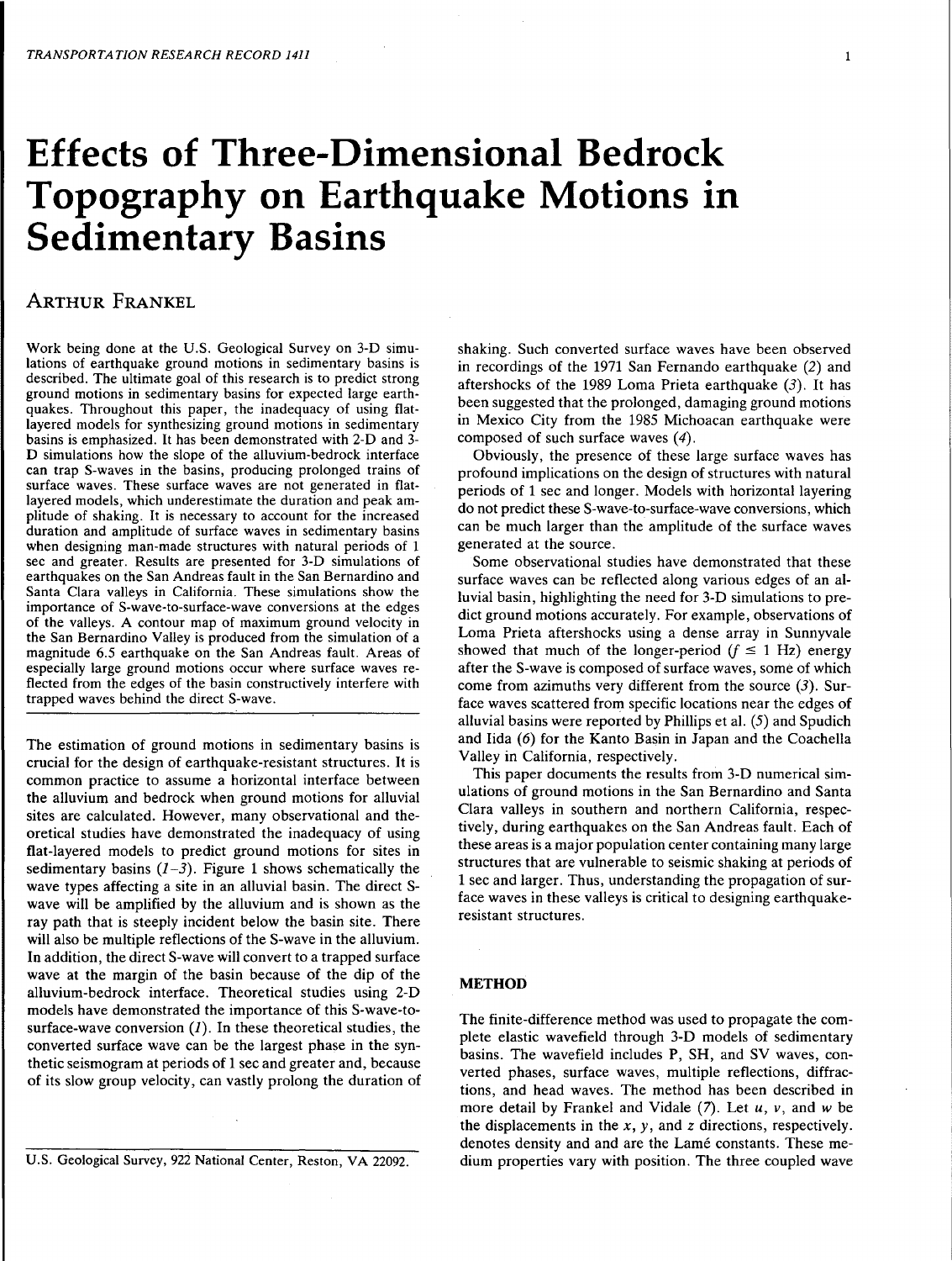

FIGURE 1 Schematic vertical cross section of ray paths between the hypocenter *(solid circle)* and sites on rock and in an alluvial basin *(inverted triangles).* Idealized seismograms for the rock and alluvial sites are shown above each receiver. The surface wave at the alluvial site is produced by conversion of the S-wave at the left edge of the basin.

equations are

$$
\rho u_{n} = [(\lambda + 2\mu)u_{x} + \lambda w_{z} + \lambda v_{y}]_{x}
$$
  
+  $(\mu u_{y} + \mu v_{x})_{y} + (\mu u_{z} + \mu w_{x})_{z}$   

$$
\rho v_{n} = [(\lambda + 2\mu)v_{y} + \lambda w_{z} + \lambda u_{x}]_{y}
$$
  
+  $(\mu v_{x} + \mu u_{y})_{x} + (\mu v_{z} + \mu w_{y})_{z}$   

$$
\rho w_{n} = [(\lambda + 2\mu)w_{z} + \lambda u_{x} + \lambda v_{y}]_{z}
$$
  
+  $(\mu w_{x} + \mu u_{z})_{x} + (\mu w_{y} + \mu v_{z})_{y}$  (1)

Here subscripts denote partial derivatives. The model of the sedimentary basin can be arbitrarily complicated.

In the simulations described below, a grid spacing of 100 m was used. Given this grid spacing and the slowest S-wave velocity in the grid (0.6 km/sec), the simulations are accurate up to 1 Hz. Each grid contained about 4 million grid points.

The simulations described here were performed on a Cray YMP supercomputer. A run of 5,000 time steps takes about 8 CPU-hr on the Cray. Since each time step corresponds to 0.012 sec, such a run simulates 60 sec of ground motion. Videotapes have been made of the simulations described in this paper.

#### SAN BERNARDINO VALLEY SIMULATIONS

Figure 2 shows the area of the simulations for the San Bernardino Valley in southern California. These simulations are described in more detail by Frankel (8). The 3-D grid corresponds to 37 by 16 by 7 km in depth. The basin model was derived from the limited water well and oilwell data available, as well as one refraction line. For the alluvium, the shear wave velocity used was 0.6 km/sec; the P-wave velocity, 1.1 km/sec; and the density, 2.0 *glee.* For the rock just below the alluvium, the shear wave velocity used was 2.0 km/sec; the P-wave velocity, 3.5 km/sec; and the density, 2.6 g/cc. Below 3 km depth,  $V_p$  increased to 5.0 km/sec and  $V_s$  increased to 2.9 km/sec. Two hypothetical earthquakes along the San Andreas fault were considered: a moment-magnitude (M) 5 (point source, 6 km depth) and an M6.5 earthquake that ruptured a 30-km-long segment of the fault (Figure 3). The M6.5 earthquake ruptured from northwest to southeast along the fault at a rupture velocity of  $0.8V_s$ , with slip occurring over a depth range of 3.5 to 6.5 km. For both events, the slip velocity at any point on the fault was a truncated Gaussian pulse with a width of 1.0 sec. Both earthquakes were pure strike slip on vertical fault. A filtered random number field was used to represent slip on the fault. The realization used here had large areas of slip (asperities) near both ends of the fault.

The difference between synthetics from the 3-D simulation and those from a flat-layered (1-D) model is dramatic (Figure 4, for M5). The 3-D simulation has a much longer duration of shaking than the 1-D model. The basic reason for this is



FIGURE 2 Map of San Bernardino Valley with outcrops of bedrock shaded. Crosses indicate depth to basement (in meters) from wells and from one refraction line; 635-m value is conjecture. Contours show depth to basement (in meters) used in simulation (100-m contour interval). Grid size was 370 by 160 by 70 (depth), with a grid spacing of lOOm.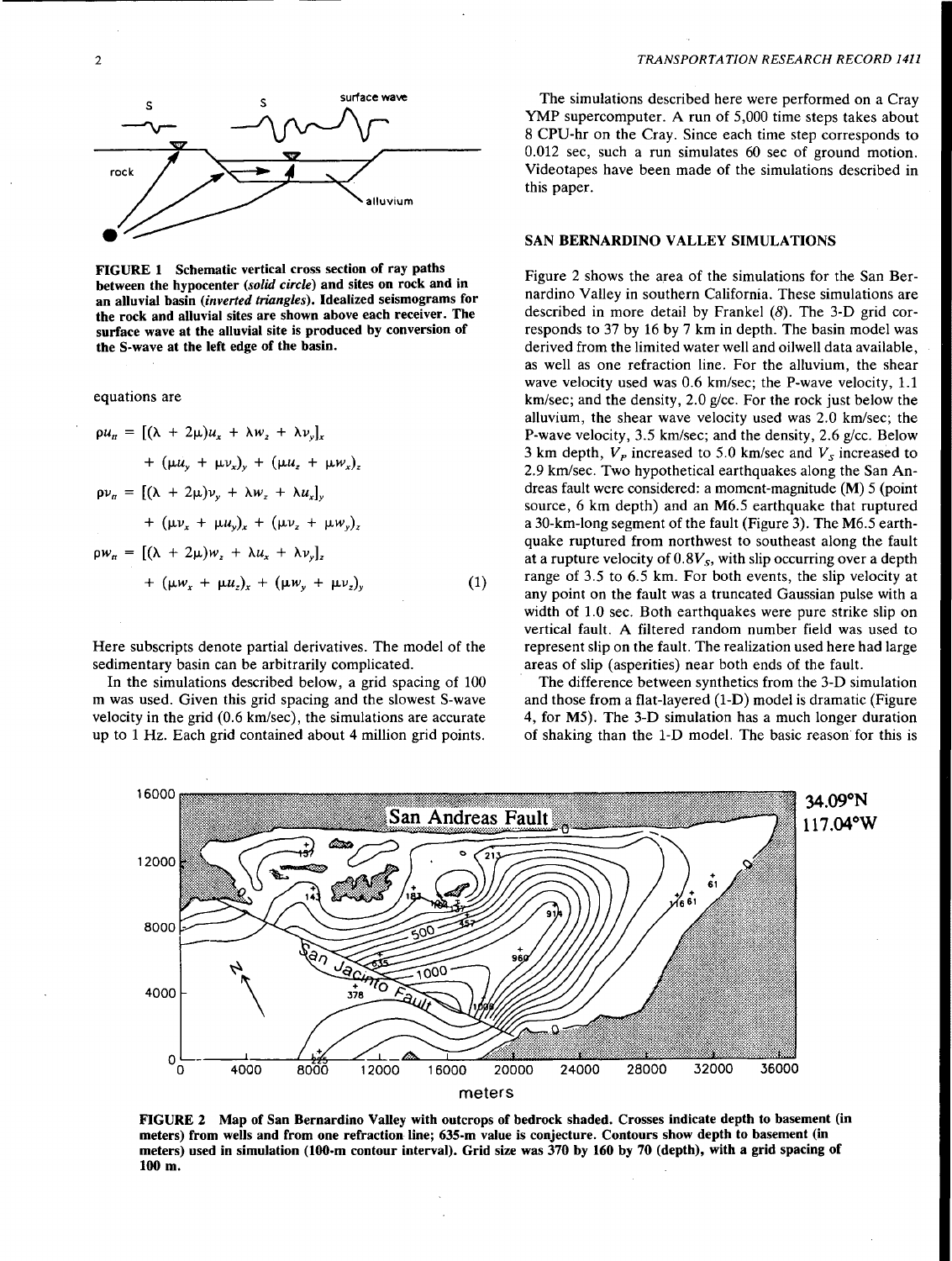*Frankel* 



FIGURE 3 Location of moment magnitude MS *(circle)* and M6.S earthquakes along the San Andreas fault that were used in the simulations. The earthquakes were specified using their equivalent double couples in the grid. Triangles show receivers with displayed synthetics. Contour interval is 100 m.

the trapping of body waves in the alluvium that occurs in the 3-D simulation. The incident S-wave is essentially converted into surface waves (Rayleigh and Love) at the margins of the basin. These surface waves have relatively slow group velocities and prolong the duration of shaking in the basin. Models using flat layers cannot account for these body-wave-to-surfacewave conversions. The 2-D simulation shows some of the surface waves but considerably underestimates the duration of shaking compared with the 3-D simulation. The 3-D sim-

ulation contains substantial surface wave energy coming from azimuths different from the source direction, energy not modeled by the 2-D simulation.

Figure 5 contains the ground velocity from the 3-D simulation for the San Bernardino site for the M6.5 earthquake. The 3-D simulations do not include anelastic attenuation, which is incorporated into the sediments by convolving the synthetics with a time-varying Q-operator. The bottom seismograms in Figure 5 show the result for a shear wave  $Q$  of



FIGURE 4 *Top:* Velocity synthetics from 3-D simulation of MS event for San Bernardino site. *Middle:* Reflectivity synthetics for same site using flat-layered model. *Bottom:* Synthetics from 2-D finite-difference simulation (vertical cross section). Note large duration of synthetics from 3-D model compared with those from 1-D model. All synthetics are plotted with same scale. Peak amplitude is given in centimeters per second; time scale is marked in seconds.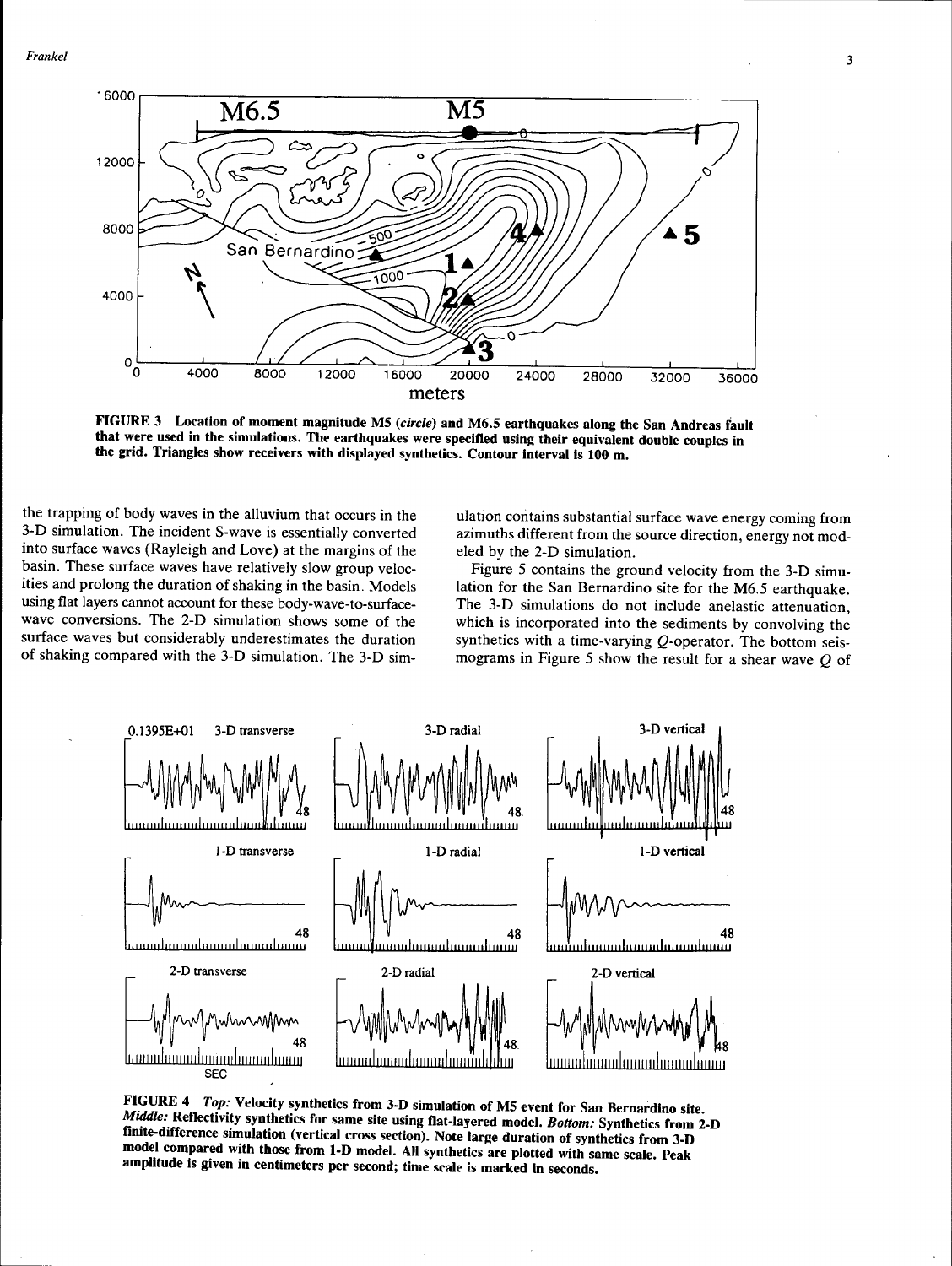![](_page_3_Figure_1.jpeg)

FIGURE 5 Velocity synthetics at San Bernardino from 3-D simulation with no anelastic attenuation and (bottom) using  $Q$  of 50 in alluvium. Peak amplitude is given in centimeters per second. Synthetics are plotted with the same scale. Seismograms are for horizontal motion parallel to the fault strike *(left,* N62°W), horizontal motion perpendicular to the fault strike (middle, N28°E), and vertical motion (right).

50 in the sediments. High-frequency energy is significantly reduced in the later part of the synthetics. The substantial differences between shaking at basin and rock sites are shown in Figures 6 and 7, which give the synthetic seismograms at nearby rock and alluvium sites. Peak-to-peak amplitudes are three to seven times larger for the basin sites than the rock sites in these examples. The duration of shaking is much longer. for the basin sites than the rock sites, primarily because of trapped waves in the sediment. The top set of seismograms in Figure 7 shows the largest peak velocities found in the simulation (Site 4). These large velocities are caused by a number of factors: directivity of the source, constructive interference from rupture events at different parts of the fault, and constructive interference of trapped waves generated along the near and far edges of the basin. Figure 8 is a contour plot of the maximum horizontal velocities from the 3-D simulation. In general, basin sites exhibit much larger peak velocities than the rock sites. The largest velocities occur near the deepest part of the basin. The location of the largest ground motions is dependent on the rupture direction, asperity positions, and radiation pattern of the earthquake.

#### SANTA CLARA VALLEY SIMULATION

Ground motions were also simulated for an  $M<sub>L</sub>$  4.4 aftershock of the Loma Prieta earthquake. This aftershock was recorded by a dense array of four seismometers at Sunnyvale in the Santa Clara Valley (Figure 9). The 3-D simulation covered the area of the Santa Clara Valley shown in Figure 10 (30 by 22 by 6 km in depth, 100-m grid spacing). The alluvium and rock properties used in this simulation were the same as those in the San Bernardino simulation but did not include the higher velocities below 3 km. The results of the Santa Clara Valley simulation have been discussed in detail by Frankel and Vidale (7).

Synthetic seismograms along a north-south profile are shown in Figure 11. Note the large difference in amplitude and du-

![](_page_3_Figure_8.jpeg)

FIGURE 6 Velocity synthetics at Sites 2 and 3 from 3-D simulation of M6.5 event (no anelastic attenuation). Note large amplitude difference between valley and rock sites. Synthetics plotted with the same scale.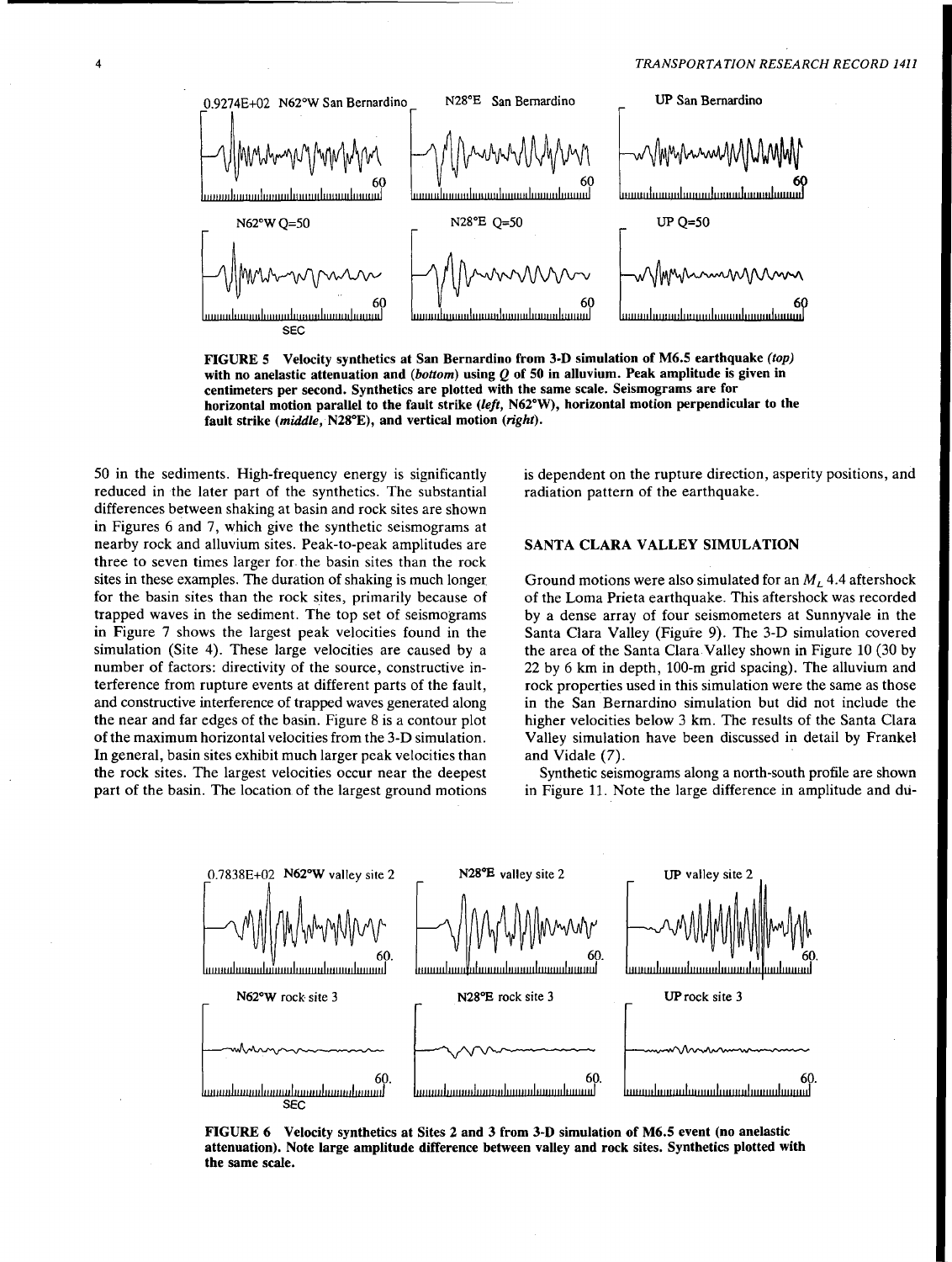![](_page_4_Figure_1.jpeg)

FIGURE 7 Velocity synthetics at Sites 4 and 5 from 3-D simulation of M6.5 event (no anelastic attenuation). Site 4 has the largest horizontal ground motions in the simulation for this event. All synthetics are plotted with same scale. Peak amplitude is given in centimeters per second.

![](_page_4_Figure_3.jpeg)

FIGURE 8 Contour plot of peak horizontal motions from synthetics from 3-D simulations of M6.5 earthquake (southeast-propagating rupture). Values are from vector sum of both horizontal components and are given in centimeters per second (20-cm/sec contour interval). Peak motions are generally larger in the valley than in the surrounding rock. Largest motions are about 185 cm/sec. Thick lines denote edges of bedrock outcrops.

ration between the rock site (Site 1) and the valley sites (Sites 2 to 4). Love and Rayleigh waves are the largest phases in the synthetics for the basin sites. These surface waves are produced by conversion of the incident S-waves at the southern margin of the valley. Figure 12 compares the synthetic displacements (bottom row) with the· observed motions for this aftershock recorded at Sunnyvale (top row). The agreement between the synthetics and data is good for the radial component. However, the Love waves on the transverse synthetic arrive earlier than the Love waves in the data. This may be due to overestimating velocities of the alluvium or underestimating the alluvium thickness. It is noteworthy that 1-D models would not even predict these large Love waves.

### **SUMMARY**

The 3-D simulations demonstrate the importance of S-waveto-surface-wave conversions at the edges of the alluvial basin. These surface waves often include the largest arrivals in the synthetic seismograms and greatly prolong the duration of shaking in the basin. The surface waves are reflected from the edges of the basin and travel in different directions across the valley. Large motions occur where the reflected waves constructively interfere with trapped waves behind the direct S-wave.

#### FUTURE EFFORTS

The 3-D simulations represent a promising tool for predicting ground motions in sedimentary basins for frequencies  $\leq 1$  Hz. These efforts are largely limited by the lack of detailed knowledge of the velocity structure of sedimentary basins. For the two basins described above, the depth to bedrock is not known in most parts of the basins. The velocity and *Q* in the alluvium are poorly known. Refraction and reflection studies are needed to improve these models of the basin. The computational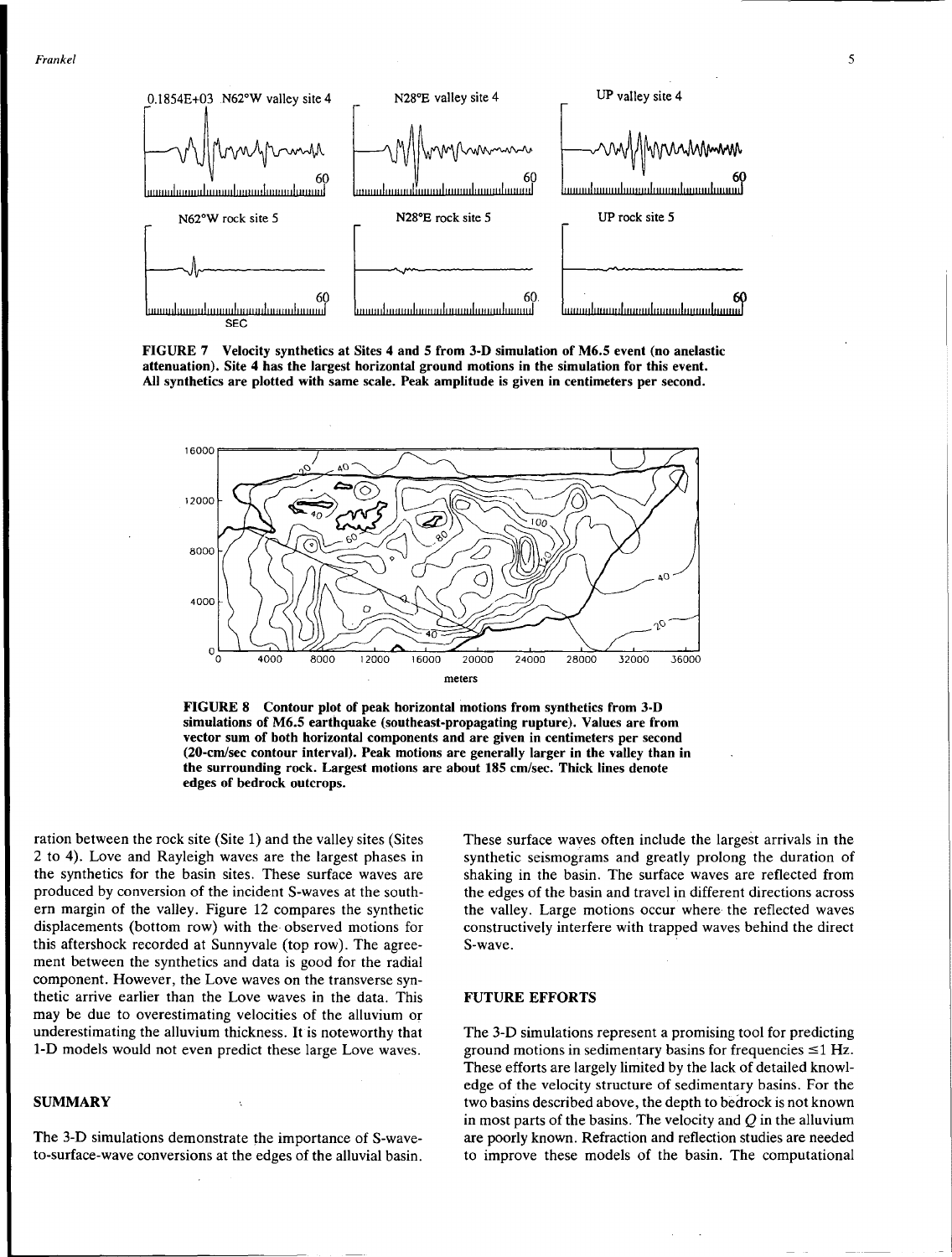![](_page_5_Figure_0.jpeg)

FIGURE 9 Map of area south of San Francisco Bay. Box denotes area for Santa Clara Valley simulation.  $I$  is epicenter of  $M_L$  4.4 Loma Prieta aftershock (Oct. 25, 1989) that was modeled. Shaded areas are bedrock.

![](_page_5_Figure_2.jpeg)

FIGURE 10 Map of area used in Santa Clara Valley simulation. Crosses indicate depths to bedrock from water wells (in meters). Depths for crosses in center of valley are educated guesses, since water wells do not reach bedrock there. Contours show depth to bedrock for model used in simulation (100-m contour interval). The following values were used:  $V_S$  of 0.6 km/sec for alluvium, 2.0 km/sec for bedrock;  $V_P$  of 1.1 km/sec for alluvium, 3.5 km/sec for bedrock; p of 2.0 gm/cc for alluvium, 2.6 gm/cc for bedrock. Triangles show locations of receivers for synthetic seismograms. *SUN* denotes location of Sunnyvale dense array that recorded this Loma Prieta aftershock.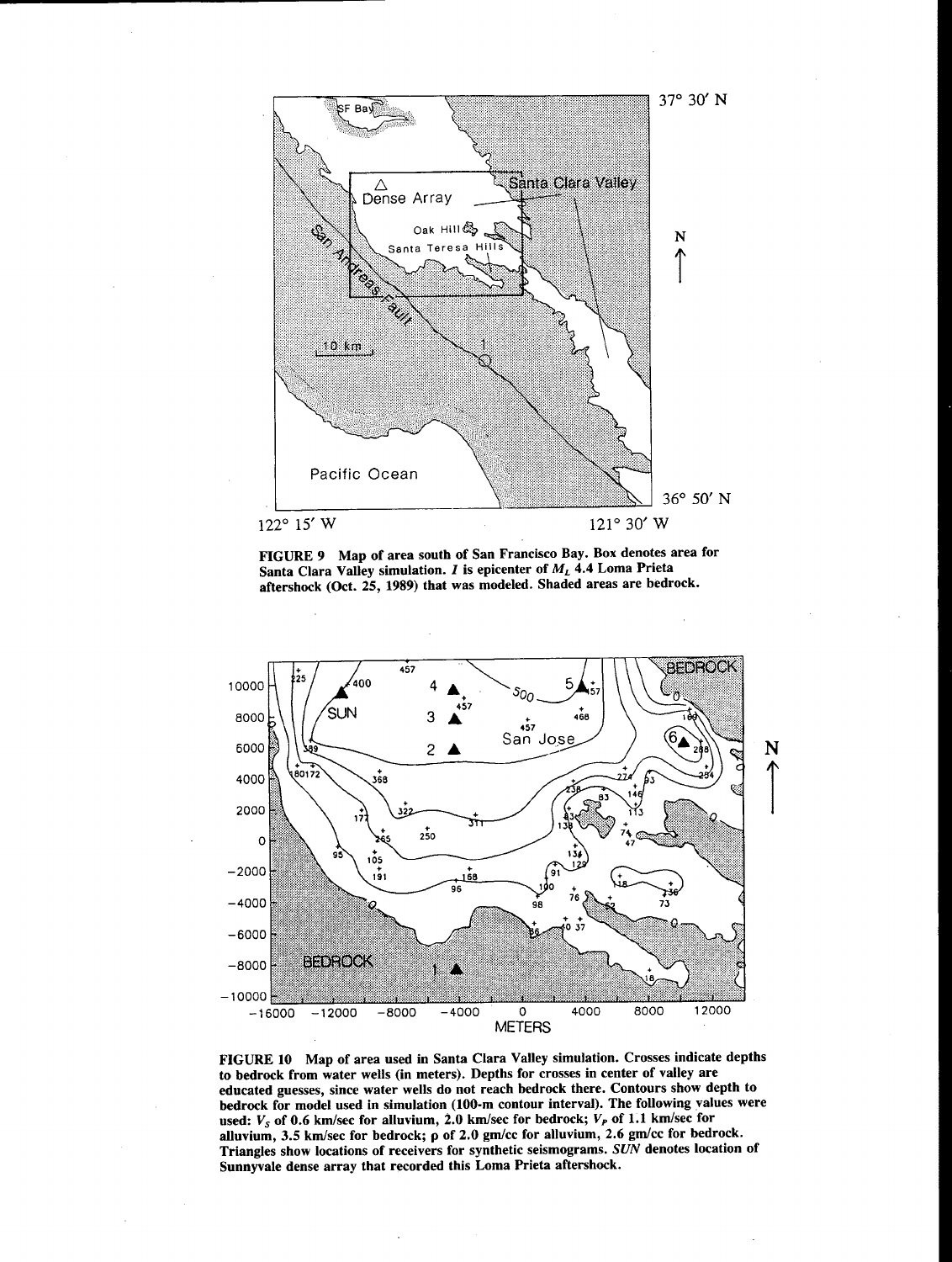![](_page_6_Figure_1.jpeg)

FIGURE 11 Synthetic velocity seismograms from 3-D simulation for Santa Clara Valley (east-west, north-south, and vertical components). Peak velocities are shown above each panel in centimeters per second.

![](_page_6_Figure_3.jpeg)

FIGURE 12 Observed (top) and synthetic (bottom) ground displacements for the Sunnyvale dense array site. Transverse, radial, and vertical motions are shown. Peak amplitudes are given in centimeters. The synthetics were convolved with a time-varying  $Q$ -operator corresponding to a shear wave  $Q$  of 50 in the sediments.

techniques are now available to incorporate these details into the simulations, which require large amounts of supercomputer time. However, the 3-D calculations can also be done on fast workstations and are particularly suited to parallel processors. Accurate prediction of ground motions also requires consideration of a range of rupture scenarios, with varying rupture directivity and slip distribution.

#### **REFERENCES**

- 1. Bard, P. Y., and M. Bouchon. The Seismic Response of Sediment-Filled Valleys. Part 1. The Case of Incident SH-waves. *Bulletin of the Seismological Society of America;* Vol. 70, 1980, pp. 1263- 1286.
- 2. Vidale, J. E., and D. V. Helmberger. Elastic Finite-Difference Modeling of the 1971 San Fernando, California Earthquake. *Bui-*